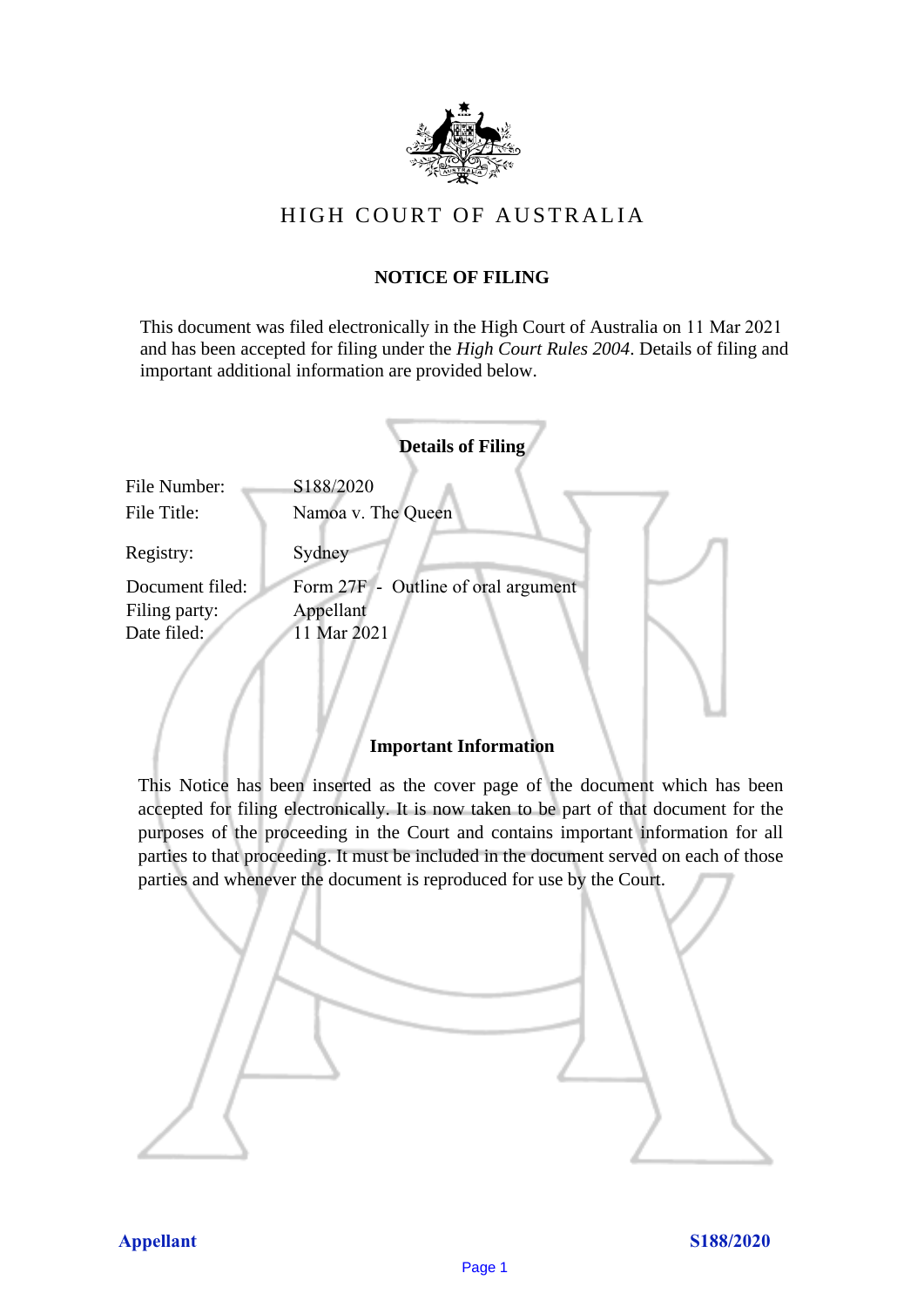\$188/2020

#### **IN THE HIGH COURT OF AUSTRALIA** IN THE HIGH COURT OF AUSTRALIA **SYDNEY REGISTRY No S188/2020** SYDNEY REGISTRY

#### BETWEEN:

<sup>10</sup> AND:

No 8188/2020

**BETWEEN: ALO-BRIDGET NAMOA** ALO-BRIDGET NAMOA Appellant Appellant

10 **AND: THE QUEEN** THE QUEEN Respondent Respondent

## **APPELLANT'S OUTLINE OF SUBMISSIONS** APPELLANT'S OUTLINE OF SUBMISSIONS

20 20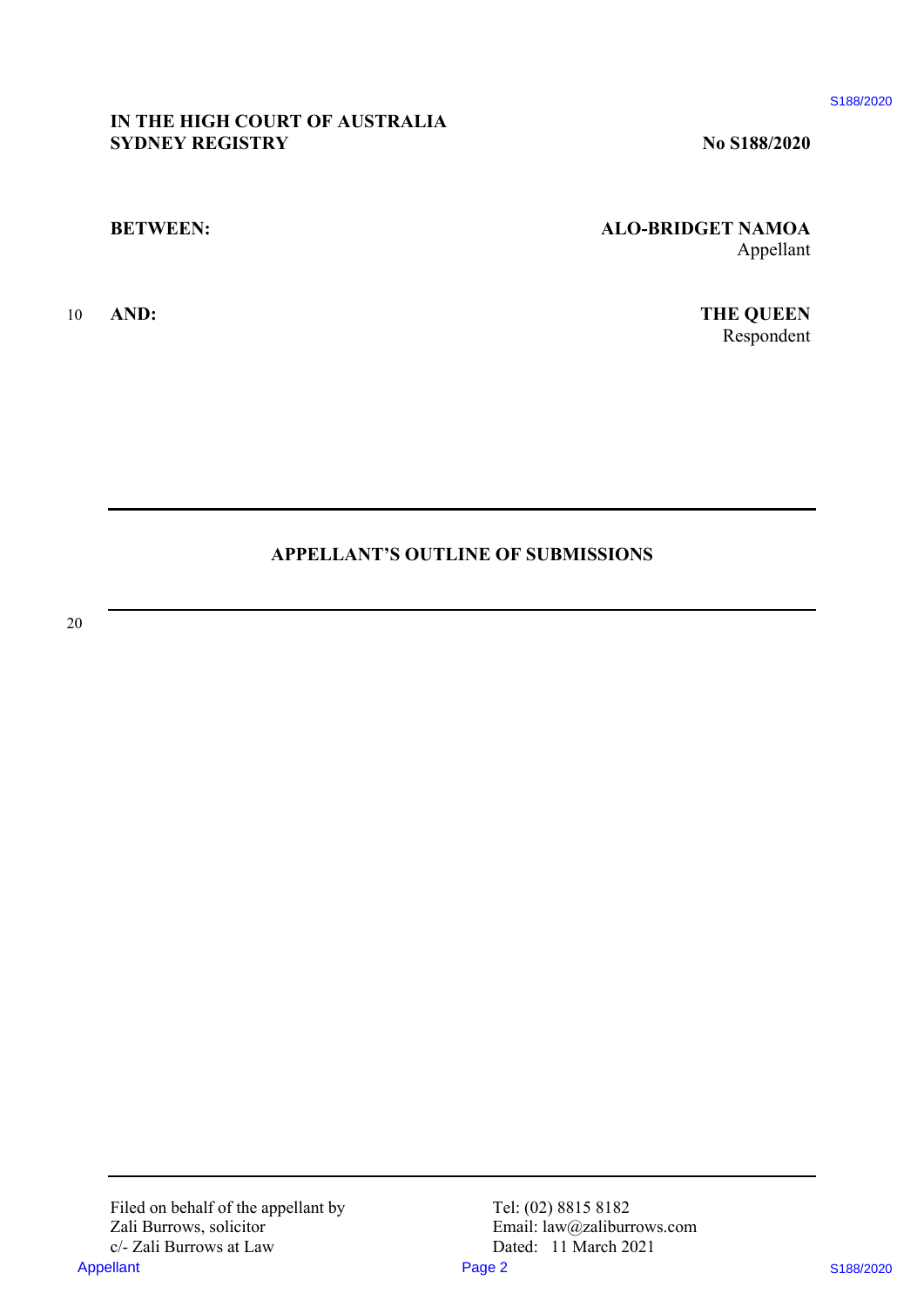10

1

#### **PART II: OUTLINE OF ARGUMENT** PART II: OUTLINE OF ARGUMENT

- 2. The principal issue for determination is whether two spouses alone can commit the The principal issue for determination is whether two spouses alone can commit the offence of conspiracy under s.11.5 of the Code. Namoa says they cannot and submits offence of conspiracy under s.11.5 of the Code. Namoa says they cannot and submits that this is clear from the text of s.11.5, from the decision in  $LK$  (esp at  $[107]$  and [131]) and from the established common law position. [131]) and from the established common law position. 2.
- 3. Section 11.5(1) refers to "conspires" and "conspiracy". Section 11.5(3) deals specifically with issues relating to parties but makes no mention of the spousal specifically with issues relating to parties but makes no mention of the spousal 10 conspiracy rule ("SCR"). conspiracy rule ("SCR").
- 4. *LK* [107] states that the words "conspire" and "conspiracy" had an established LK [107] states that the words "conspire" and "conspiracy" had an established meaning at common law when the Code was enacted and are used in s 11.5 in meaning at common law when the Code was enacted and are used in <sup>s</sup> 11.5 in accordance with that meaning (subject to express statutory modification – not accordance with that meaning (subject to express statutory modification — not suggested here). At common law spouses alone cannot "conspire" or be suggested here). At common law spouses alone cannot "conspire" or be "conspirators": Reply footnote 1; AS [11]-[41]; *Mawji* p.134 ("The words 'conspire' and 'conspiracy' in English criminal law are not applicable to husband and wife alone"); *Midland* 511A. *LK* [131] also makes it clear that s.11.5(1) imports the SCR: the drafters in using "conspires" "may be taken to include the parties to the conspiracy". conspiracy". **PART 1:** CLEUTERCATOR <sup>53</sup><br> **EVALUATE:** This absormed my be prefaced on the therefore.<br> **PART 11:** OUTLINE OF ARCHIVEY<br> **2.** The principal lanes for determination is whether two sponses above, our commit the other are co
- 20 5. The Crown says at RS [15] that *LK* [131] refers to parties *in fact* but not *in law*. That The Crown says at RS [15] that LK [131] refers to parties in fact but not in law. That is not a sustainable interpretation. In any event (see  $[4]$  above),  $LK$   $[107]$  shows that the SCR is incorporated into s  $11.5(1)$ : *LK* [131] is simply a footnote to [107]. 20 5.
	- 6. The Crown also says that although the proposition in  $LK$  [107] that "conspires" has its established meaning was ratio it is not *binding* ratio, because that proposition was established meaning was ratio it is not binding ratio, because that proposition was merely assumed without argument in *LK*. However, it was not assumed: the plurality in *LK* determined the correctness of the proposition and lent their authority to it. in LK determined the correctness of the proposition and lent their authority to it. Indeed *Agius* accepted that *LK* [107] is binding ratio and adopted it: *Agius* [32] Indeed Agius accepted that LK [107] is binding ratio and adopted it: Agius [32] ("held"), [54] ("holding"). See also *Agius* at [58]. And this proposition was argued in ("held"), [54] ("holding"). See also Agius at [58]. And this proposition was argued in *LK*: *LK* [95]. LK: LK [95].
- 30 7. The Crown says that the statements in  $LK$  [131] (in relation to parties) are only dicta. However, the notion of parties is within the general principle stated in *LK* [107] and However, the notion of parties is within the general principle stated in LK [107] and that is made clear by the caselaw (Reply footnote 1 and *Mawji* p.134). *LK* [131] that is made clear by the caselaw (Reply footnote <sup>1</sup> and Mawji p.134). LK [131] simply acts as a footnote to [107] explaining what is already clear from *LK* [107]. simply acts as a footnote to [107] explaining what is already clear from LK [107]. 30.— 7.
	- 8. The Crown says that *LK* [107] is wrong and should be overruled. However, *LK* [107] The Crown says that LK [107] is wrong and should be overruled. However, LK [107] was endorsed in *Agius* [32]-[33], [54]-[55] and *Ansari v R* (2010) 241 CLR 299 at was endorsed in Agius [32]-[33], [54]-[55] and Ansari v <sup>R</sup> (2010) 241 CLR 299 at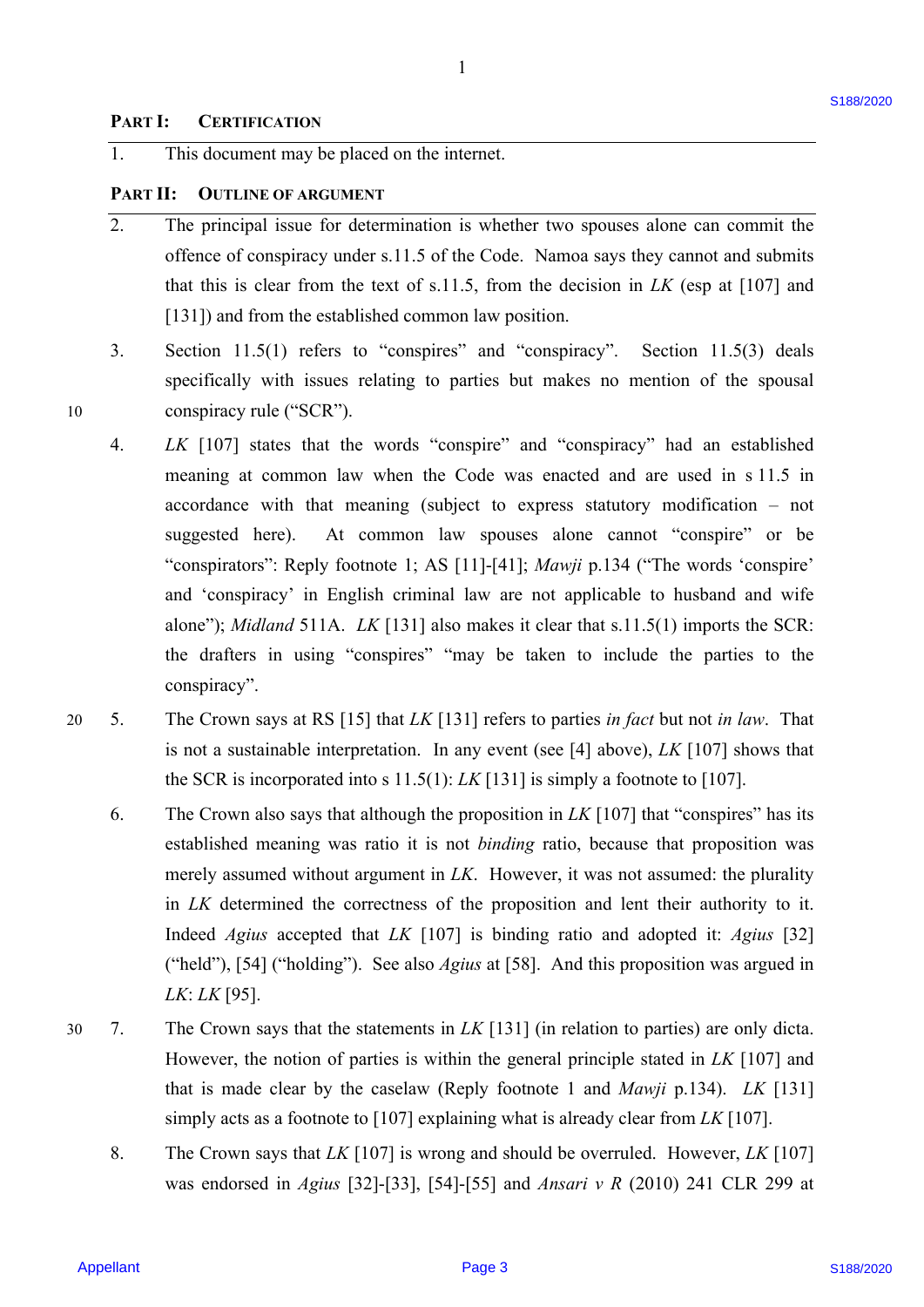[58]. Nor has any basis for doubting its correctness been established, let alone any [58]. Nor has any basis for doubting its correctness been established, let alone any basis for overruling it: Reply at [6]-[7]. basis for overruling it: Reply at [6]-[7].

9. The SCR is well established in all common law jurisdictions: AS [11]-[41]; Reply The SCR is well established in all common law jurisdictions: AS [11]-[41]; Reply footnote 1. However, the Crown submits that the SCR was not an established rule footnote 1. However, the Crown submits that the SCR was not an established rule "within the criminal law at the time the Code was enacted" (LK [107]) because it had ceased to exist at some time before 1995 (relying on a cessante ratione argument). ceased to exist at some time before 1995 (relying on a cessanteratione argument). 9.

2

- 10. In support of that submission the Crown relies on PGA [30] and says: (i) at common law the SCR came into existence long ago; (ii) there is another common law rule, law the SCR came into existence long ago; (ii) there is another common law rule, namely, the unity rule; (iii) "the reason or foundation" of the SCR is the unity rule; 10 (iv) by reason of various statutory provisions the unity rule has ceased to exist; (iv) by reason of various statutory provisions the unity rule has ceased to exist; (v) therefore the SCR has ceased to exist (having become a legal fiction). (v) therefore the SCR has ceased to exist (having become alegal fiction). 10.
	- 11. As to [10](ii): the so-called unity "rule" is not a rule of law, but a mere "notion" (GL As to [10](ii): the so-called unity "rule" is not a rule of law, but a mere "notion" (GL Williams MLR at 16), "maxim" (*Midland* at 516D, 516F, 525C and GLW at 16, 17), Williams MLR at 16), "maxim" (Midland at 516D, 516F, 525C and GLW at 16, 17), "figurative expression" (GLW at 17), "concept" (PGA [45]), "a mere figure of speech" (*Phillips v Barnet* 440) or "conception" (*Tooth* at 615-616) and subject to exceptions (Phillips v Barnet 440) or "conception" (Tooth at 615-616) and subject to exceptions and qualifications: AS [64]; *Midland* 520F; PGA [45]. Unity is not a "ruling principle" nor a "consistently operating principle": *Tooth* at 615-616. The position is that spouses were treated as if ("quasi") they were one for some purposes only: GLW that spouses were treated as if ("quasi") they were one for some purposes only: GLW at 17; *Tooth* 615-616 quoting Bracton. at 17; Tooth 615-616 quoting Bracton. 11.
- 20 12. As to [10](iv): the relevant statutory provisions have not caused the unity "rule" to As to [10](iv): the relevant statutory provisions have not caused the unity "rule" to cease to exist. At most, the statutory provisions have abolished some rules which (the cease to exist. At most, the statutory provisions have abolished some rules which (the Crown asserts) depend (to some extent) on the unity rule and left other rules Crown asserts) depend (to some extent) on the unity rule and left other rules untouched (e.g. the SCR): AS [87] citing *Mawji* at 135. The intent of the legislatures untouched (e.g. the SCR): AS [87] citing Mawji at 135. The intent of the legislatures is to abolish some rules and leave the others. And the Crown must establish that all is to abolish some rules and leave the others. And the Crown must establish that all the rules abolished by statute have as their reason or foundation the unity rule: this Court has stated that the rule relating to non-liability of spouses inter se in tort is not Court has stated that the rule relating to non-liability of spouses inter se in tort is not based on unity: *Tooth* 615. based on unity: Tooth 615. [53]. Not has any basis for doubting its correctness been estimations, let show any<br>
basis for overturing its Reply at [67]-17]. The SCR is well causalized in all common law junisdictions: AS [11]-[41]: Reply<br>
function is 20 12.
	- 13. As to [10](iii): the Crown cannot show that "*the* reason or foundation" of the SCR is the unity "rule": *Tooth v Tillyer*: AS [65]; *Midland Bank*. the unity "rule": Tooth v Tillyer: AS [65]; Midland Bank. 13.
- 30 14. Although early authorities refer to unity that is in a context where the SCR was not Although early authorities refer to unity that is in <sup>a</sup> context where the SCR was not disputed, there was no full jurisprudential analysis of the SCR's basis and no need to disputed, there was no full jurisprudential analysis of the SCR's basis and no need to decide that question. When the issue of the basis of the SCR was finally looked at decide that question. When the issue of the basis of the SCR was finally looked at closely last century the courts (and FW Maitland) rejected unity as the basis: *Tooth v*  closely last century the courts (and FW Maitland) rejected unity as the basis: Tooth v *Tillyer* at 615-616; *Midland Bank* (Oliver J); *Midland Bank* (CA). Tillyer at 615-616; Midland Bank (Oliver J); Midland Bank (CA). 30 14.